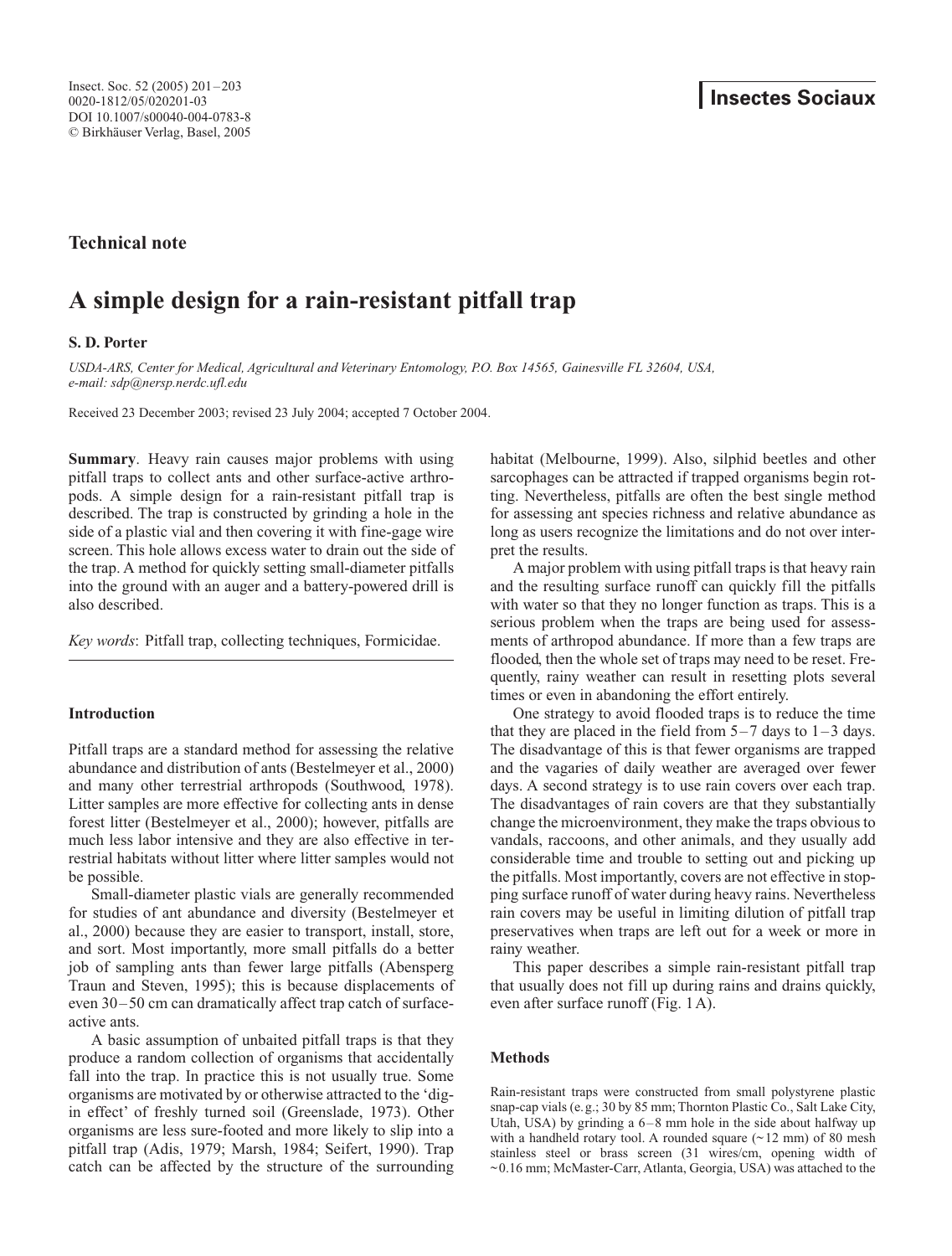

**Figure 1. A**) Rain-resistant pitfall trap constructed by melting fine mesh wire screen over a drain-hole in the side of a snap-cap plastic vial. **B**) Use of a light-weight vial holder (constructed out of foam board) allows pitfall traps to be transported in an upright position so the fluid does not drain out

plastic vial so it covered the hole and prevented organisms which fell into the trap from escaping through the hole (Fig. 1A). The screen was attached to the vial by placing the screen on the corner of a hot plate and slowly rotating the vial over the hot screen while it melted into the plastic. Each trap takes only about a minute to build.

Pitfalls were installed in the ground with the aid of a 1 to 1 1/4 inch (25–32 mm) spiral wood auger driven by a cordless drill motor, an idea conceived by Tim Lockley (USDA, APHIS, Gulfport, Mississippi, USA). For big projects, I recommend a drill motor with at least an 18 volt rechargeable battery and several replacement battery packs. A hand-powered brace can be used as a backup for the drill motor if the batteries become exhausted. Use of a battery powered drill motor usually allows a trap to be set into the ground in 15–30 seconds. Use of the auger greatly reduces 'dig in' effects associated with a shovel or trowel. Newly drilled holes should be several centimeters deeper than the vial so that loose dirt does not block installation of the vial. Vials are best set level with the soil by covering the opening of the vial with the palm of the hand and pressing the vial down until the palm presses firmly against the ground. This technique compacts the ground around the pitfall and results in little or no detritus in the bottom of the vial. Vogt and Harsh (2003) describe a novel device for extracting this kind of vial without kneeling down.

The draining time of rain-resistant pitfall traps were examined with simulated rain in dry and wet soil conditions. A quantitative test of trap effectiveness was also conducted by setting out two rain-resistant pitfall traps and two standard pitfall traps at each of 20 plots (80 total traps) in a large pasture with high fire ant (*Solenopsis invicta* Buren) densities. One standard and one rain-resistant trap in each plot were filled to the brim each day to simulate heavy rain. Plots were chosen haphazardly, but none were located closer than 1 m to a fire ant mound. The four traps were spaced out 1 m from a central marker flag that marked the location of each plot. The trapping solution consisted of about 2 cm of a pink antifreeze solution (about 25% propylene glycol) sold for waterlines in trailers and recreation vehicles with about 10 drops of dish soap added per liter to break surface tension of the antifreeze. Propylene glycol was used rather than ethylene glycol because propylene glycol is not poisonous and is not an environmental hazard to dispose. The traps were left out for 5 days in May 2004. After collecting, the number of fire ants in each pitfall was counted. Resulting data were analyzed with a 2-way randomized block ANOVA where the four pitfall treatments were the fixed treatments and the 20 plots were randomized blocks.

### **Results and discussion**

This new pitfall trap design generally drained faster than rain falls. Heavy rain or runoff can fill the vial, but the water usually drains out several minutes afterwards when the surrounding soil is dry, and several hours when the surrounding soil is wet. The trap would, of course, not be effective if the study area was actually flooded or if the soil became completely saturated with water. Another problem is that floating organisms could be washed out of the trap during strong runoff; however, this would be less likely in rain-resistant pitfalls and most arthropods sink to the bottom so they would likely remain in the trap anyway. Rainfall would also dilute propylene glycol and most other preservatives used in the trap. Dilution was generally not a problem for ants left in pitfalls for 5 days, but it could result in serious decay for pitfalls left out longer in rainy weather. The final problem is that after the vials are removed from the ground, the preservation liquid (but not the arthropods) will leak out if vials are tipped on their side. This problem can be resolved by constructing a light-weight vial holder out of foam board with a thin plastic bottom (Fig. 1B) or simply by stacking the vials upright in a small tray as they are collected.

Data from field trials comparing the catch of fire ants in rain-resistant vials and standard vials were square-root transformed to normalize the data and equalize the variance. Standard vials filled with water every day collected about 40% fewer fire ants than the other three treatments (Table 1,  $P \leq$ 0.02). About 0.5 cm of water evaporated out of the standard pitfalls each day after they had been filled. This was apparently enough for them to function at 60% of the rate of pitfalls not filled with water each day. Neither of the rain-resistant pitfall treatments were significantly different from standard pitfalls

**Table 1.** Mean number of fire ants (*Solenopsis invicta*) collected in standard and rain-resistant pitfalls topped off with simulated rain  $(H<sub>2</sub>O)$ or without simulated rain

| Pitfall<br>Treatment (n)         | Fire ants<br>trapped $\pm$ SE | Significant<br>differences <sup>1</sup> |
|----------------------------------|-------------------------------|-----------------------------------------|
| Standard + $H2O(20)$             | $133 \pm 17$                  | А                                       |
| Rain-Resistant + $H2O(20)$       | $205 \pm 27$                  | В                                       |
| Standard (20)                    | $217 \pm 21$                  | B, C                                    |
| Rain-Resistant (18) <sup>2</sup> | $263 \pm 28$                  | $\subset$                               |

<sup>1</sup> Fisher's Protected LSD multiple range test ( $P \le 0.05$ )

<sup>2</sup> Two pitfall traps were deleted as outliers because they were more than five standard deviations from the mean